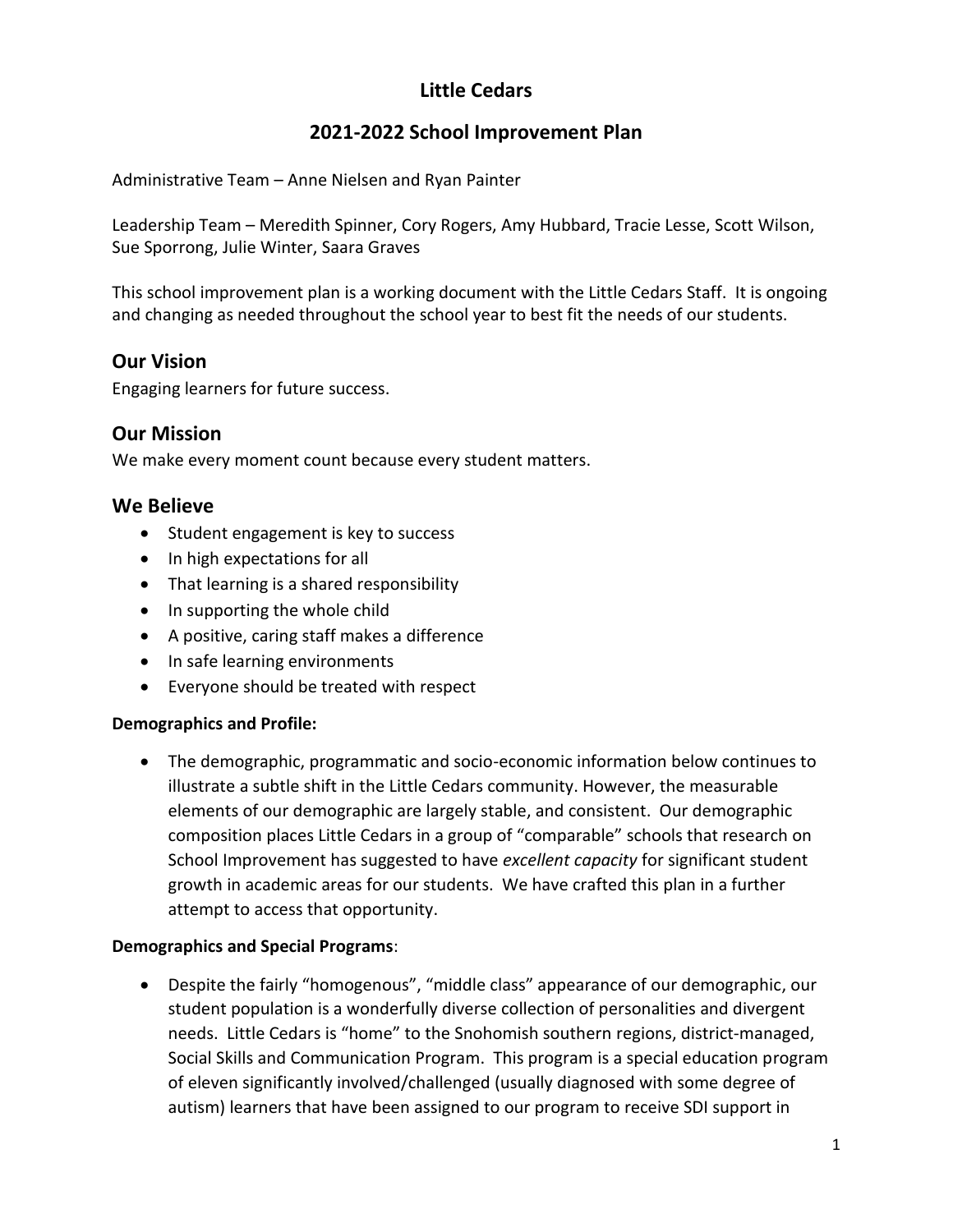social/emotional and behavioral areas. The goal is to address the concerns through SDI and integrate into general education classes.) Clearly, some of them require some unique programing, guidance and instruction to thrive on our campus. We embrace that part of our work because all students are precious, to all of us. Our special education staffing has been unstable over the last three years. We currently have our third Connections teacher in that three-year period. Our Learning Center Staffing has included five different teachers in the same window of time.

- It should be noted that we are acutely aware of a trend toward more complex issues of mental health, social-emotional and behavioral issues in our students. Statistically, we are working with an increasing number of children who can be considered to be impacted by "trauma". The current trend we are experiencing is that each year, the percentage of students with more complex social/emotional/ behavioral needs is increasing, especially in the past year and a half from COVID-19. From what we are hearing, this is more widespread, and seems to be an evolutionary dynamic. That dynamic has influenced our planning for instruction and interventions.
- Little Cedars ELL population is growing each day. Since the start of the year, 90% of our ELL students enrolled speak a second language.



#### **Statistical Breakdown of Demographics (Supplied by Teaching and Learning)**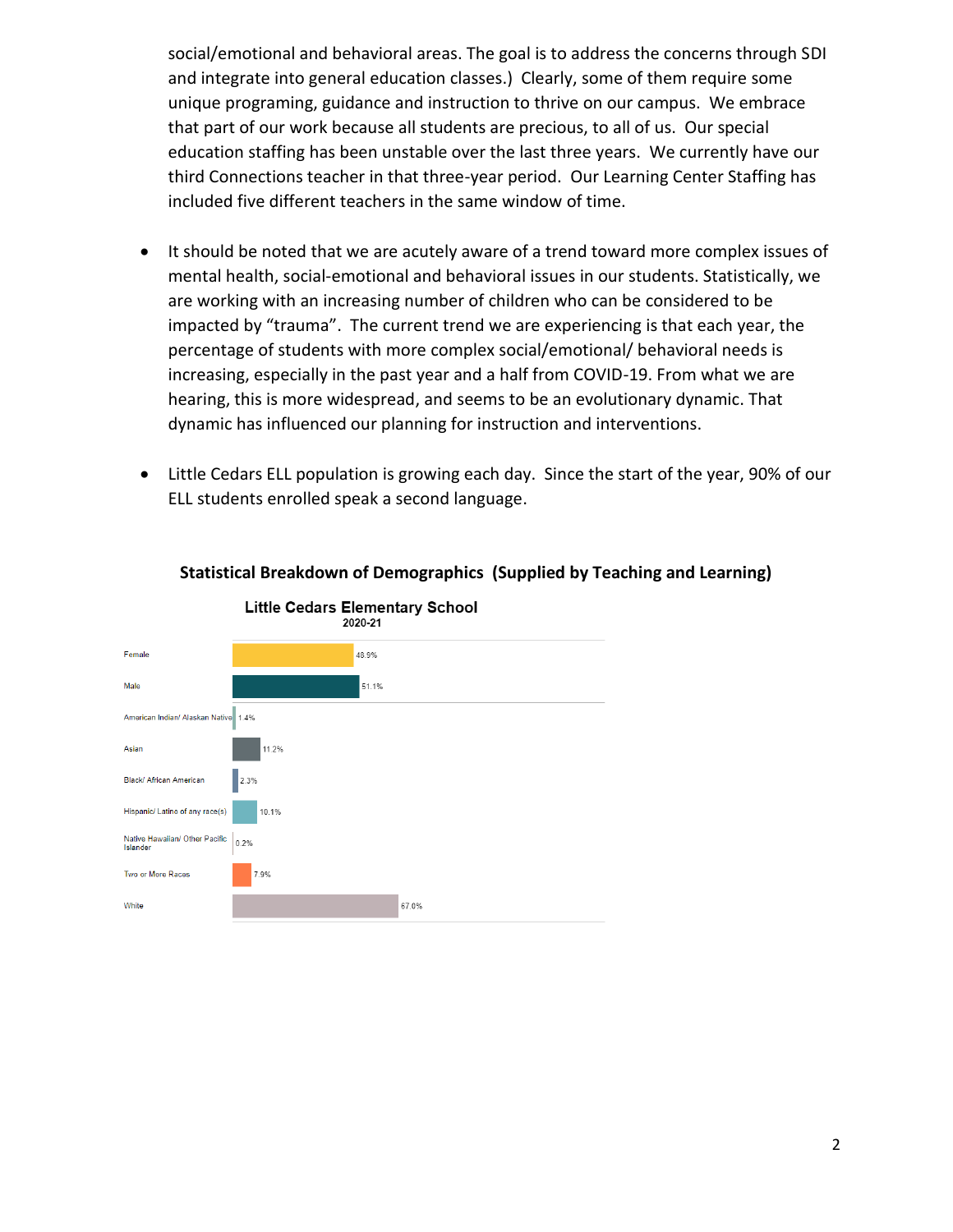#### **Little Cedars Elementary School** 2020-21



|                | <b>Nine Characteristics of High</b>                                              | <b>Eight Criteria of Teacher Evaluation in</b>                                                                     |
|----------------|----------------------------------------------------------------------------------|--------------------------------------------------------------------------------------------------------------------|
|                | <b>Performing Schools</b>                                                        | <b>Washington State</b>                                                                                            |
| $\mathbf{1}$   | High Standards and                                                               | (Criterion 1) Centering instruction on high                                                                        |
|                | <b>Expectations for All Students</b>                                             | expectations for student achievement                                                                               |
| $\overline{2}$ | Curriculum, Instruction and<br>Assessment Aligned with State<br><b>Standards</b> | (Criterion 2) Demonstrating effective teaching<br>practices                                                        |
| 3              | <b>Clear and Shared Purpose</b>                                                  | (Criterion 3) Recognizing individual student learning<br>needs and developing strategies to address those<br>needs |
| 4              | <b>Supportive Learning</b><br>Environment                                        | (Criterion 4) Providing clear and intentional focus on<br>subject matter content and curriculum                    |
| 5              | Frequent Monitoring of                                                           | (Criterion 5) Fostering and managing a safe, positive                                                              |
|                | <b>Teaching and Learning</b>                                                     | learning environment                                                                                               |
| 6              | Family/Community<br>Involvement                                                  | (Criterion 6) Using multiple student data elements to<br>modify instruction and improve student learning           |
| $\overline{7}$ | High Levels of Collaboration<br>and Communication                                | (Criterion 7) Communicating and collaborating with<br>parents and school community                                 |
| 8              | <b>Focused Professional</b>                                                      |                                                                                                                    |
|                | Development                                                                      | (Criterion 8) Exhibiting collaborative and collegial<br>practices focusing on improving instructional practice     |
| 9              | <b>Effective School Leadership</b>                                               | and student learning                                                                                               |

Each year, we identify goals that guide the work we do to ensure each of our students learn at high levels and, ultimately, is prepared for success in career, college, and life.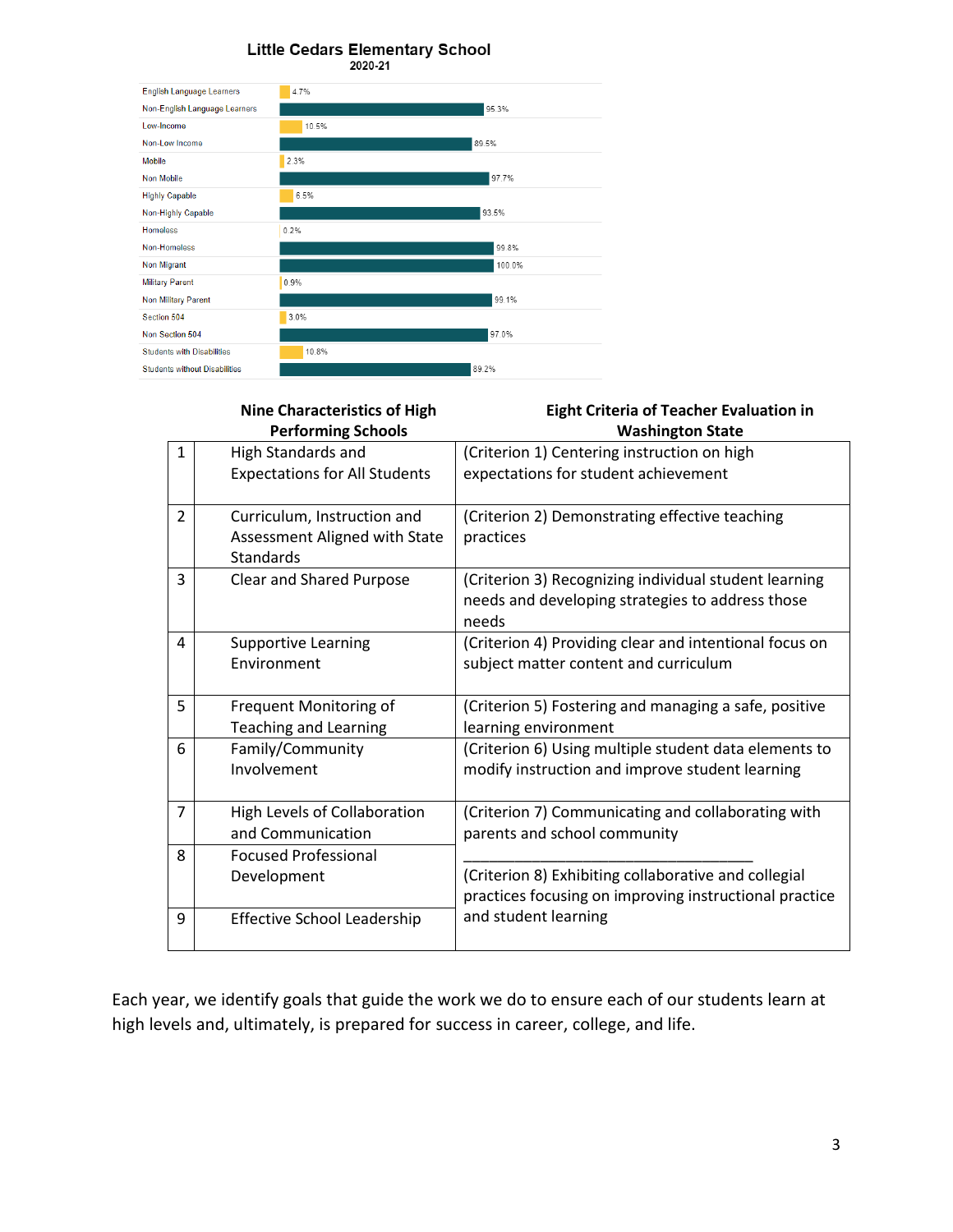# **2021-2022 Goals**

| <b>District/ School Goals</b> | <b>Measures of Success</b>                                                  |
|-------------------------------|-----------------------------------------------------------------------------|
| <b>District Goal:</b>         | We are going to focus on School Habits and<br><b>Building Relationships</b> |
|                               | Increased percentage of students who model<br>positive social skills        |
| <b>Building Goal 1:</b>       | Zones and Second Step (SEL)                                                 |
| <b>Building Goal 2:</b>       | <b>Guided Reading and Questioning Techniques</b><br>to enhance learning     |

Our goals the 2021-22school year and their related measures for success are listed below.



## **District Goal: School Habits/ Relationship Skills**

## **Theory of Action**

Based on the data and root cause analysis we completed, we believe that if we implement School Wide Habits and focus on one part of the CASEL wheel (relationship skills) then students will be able to resolve conflicts proactively and referrals will decrease.

-The Wolverine Way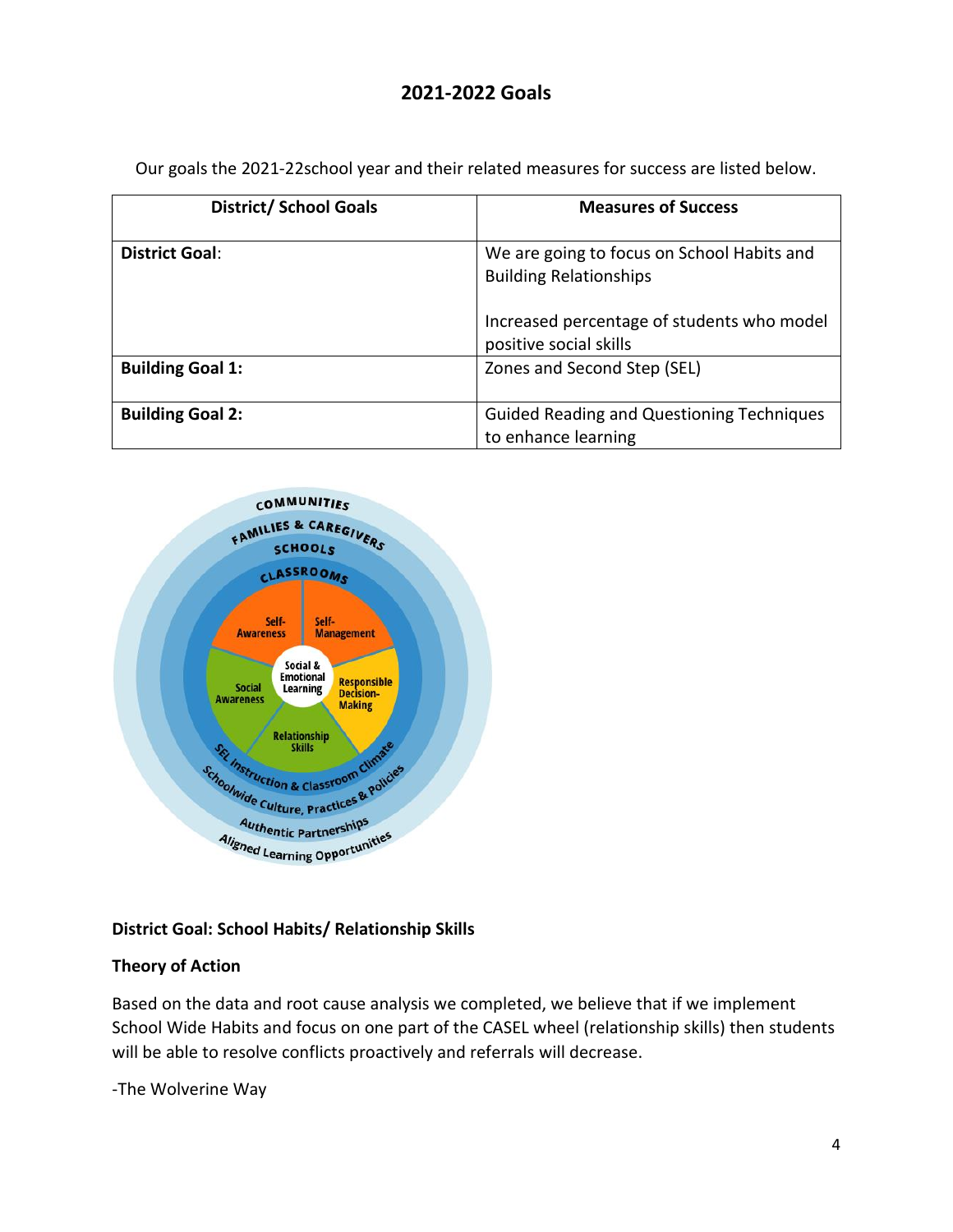-Voice Levels for Little Cedars

-Porcupine Story

-Restorative Questions

-CASEL work (relationship skills)

- Communicating effectively
- Developing positive relationships
- Demonstrating cultural competency
- Practicing teamwork and collaborative problem-solving
- Resolving conflicts constructively
- Resisting negative social pressure
- Showing leadership in groups
- Seeking or offering support and help when needed
- Standing up for the rights of others

## **Building Goal 1: SEL**

#### **Theory of Action**

Based on the data and root cause analysis we completed, we believe that if we implement SEL strategies/curriculum, provide students opportunities to engage in and practice, then students will be able to self -regulate and be productive students throughout the school day.

-2<sup>nd</sup> Step curriculum

-SEL instruction integrated throughout the day

-Zone of Regulation

-student survey

-Beisy screener

| <b>Instructional Strategy</b>               | <b>Instructional Practice</b>                          |
|---------------------------------------------|--------------------------------------------------------|
| To make progress, toward our specific goal, | Our instructional strategy relates to:                 |
| we will use the Zones of Regulation and     | <b>Building and Maintaining</b><br>$\bullet$           |
| Second Step Curriculum. We will gather      | Relationships                                          |
| input from the students to best meet their  | <b>Setting Objectives</b><br>$\bullet$                 |
| individual needs.                           | <b>Providing Formative Feedback</b><br>$\bullet$       |
|                                             | <b>Structuring Collaborative Learning</b><br>$\bullet$ |
|                                             | Experiences                                            |
|                                             | Encouraging Higher Order Thinking &<br>$\bullet$       |
|                                             | Asking Higher Order Questions                          |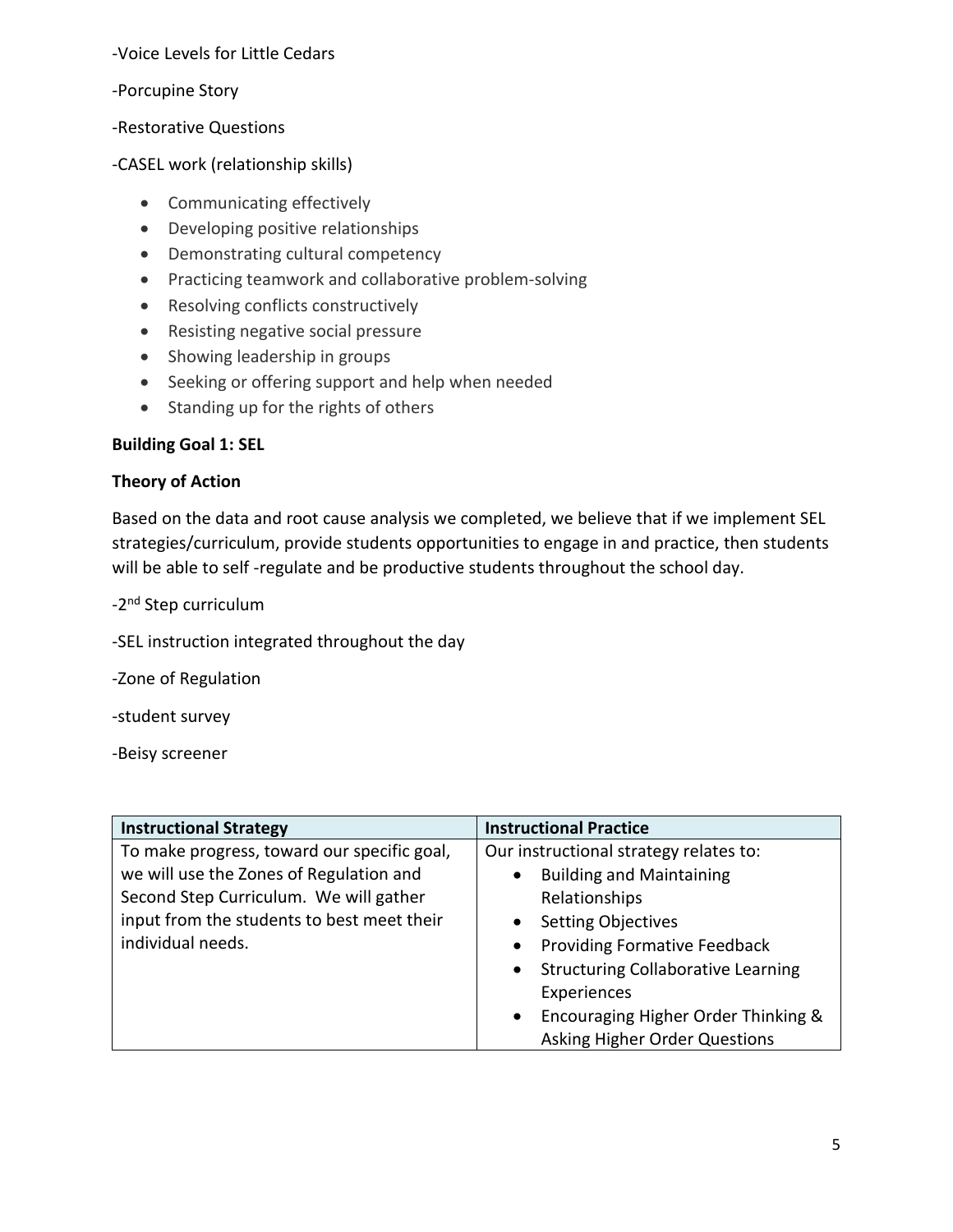## **Building Goal 2: Reading**

## **Theory of Action**

Based on the data and root cause analysis we completed, we believe that if we implement effective questioning strategies during our Guided Reading groups, students will improve their instructional reading level.

| <b>Instructional Strategy</b>                                                                                                                                          | <b>Instructional Practice</b>                                                                                                                                          |
|------------------------------------------------------------------------------------------------------------------------------------------------------------------------|------------------------------------------------------------------------------------------------------------------------------------------------------------------------|
| To make progress, toward our specific goal,<br>we will explicitly use multiple modes of                                                                                | Including and not limited to helping students:                                                                                                                         |
|                                                                                                                                                                        | Be prepared to talk about the text.                                                                                                                                    |
| questioning techniques. Questioning is<br>important because it is a strategy that<br>readers use to engage with the text.<br>Questioning techniques help the reader to | Discuss the problem solving strategies<br>$\bullet$<br>they used to monitor their reading.<br>• Revisit the text to further problem<br>solve as guided by the teacher. |
| clarify and comprehend what he/ she is<br>reading.                                                                                                                     | Compare text outcomes to earlier<br>$\bullet$<br>predictions.                                                                                                          |
|                                                                                                                                                                        | • Ask and answer questions about the<br>text from the teacher and group<br>members.                                                                                    |

#### **Monitoring Our Progress**

Following a cycle of continuous improvement means that we will measure our progress at least three times during the school year for each of our goals according to the identified assessments/standards outlined in our specific, measurable, attainable, relevant, and timebound aims. As we collect data, we will determine the efficacy of our selected instructional strategy. If, according to the data, our strategy appears to be working, we will keep that strategy intact and then layer on another. On the other hand, if the data indicates that there is no impact, we may stop using the originally selected strategy and try a new one. It is in this way -- through the continuous review and analysis of data, selection of strategies, and measurement of results -- that we will close our gaps and create success for our students.

## **Professional Development**

Selecting goals, developing theories of action, getting specific about our intended outcomes, and implementing instructional strategies that we believe will make a difference for our students are all important parts of our strategic work this year. However, without each of the adults at Little Cedars meeting regularly to learn together, review data, and make adjustments as needed, our work will not result in the outcomes we desire. During the 2021-22 school year, we will participate in the following professional development as part of our work:

- Zones of Regulation
- 2<sup>nd</sup> Step
- Guided Reading questioning techniques (intentional questioning)